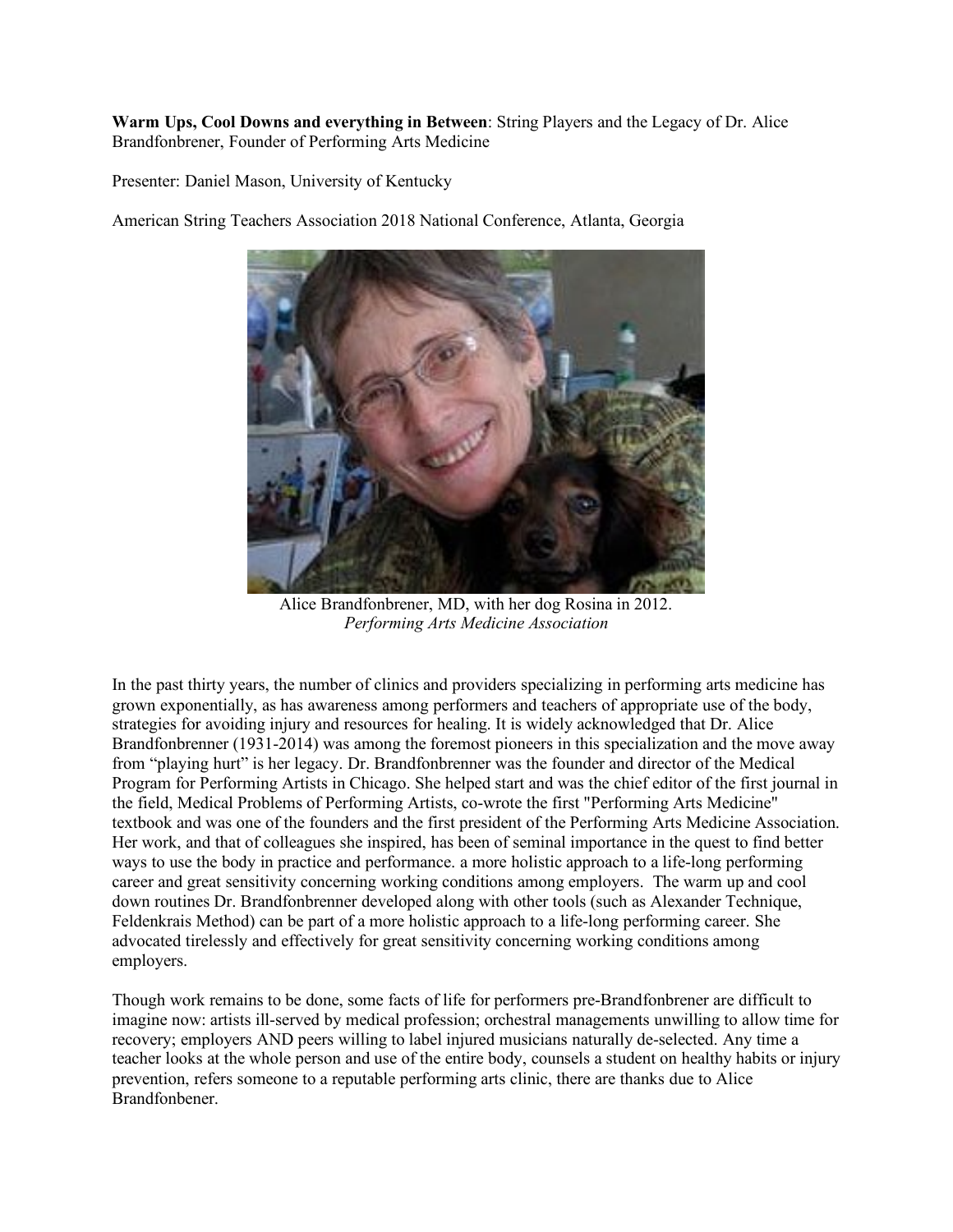## **Alice Brandfonbrener Timeline**

- 1931- Born, Alice Gutman, New York City
- 1952- Graduated from Wellesley College
- 1957- Medical Degree from Columbia College of Physicians and Surgeons; married cardiologist Martin Brandfonbrener
- 1964- After residency at Northwestern University Medical Center, moved to Albuquerque for several years, for a job for Martin; Alice worked in student health at University of New Mexico.
- 1968- Returned to Chicago where Alice worked in student health at Northwestern University, seeing, more and more, music students.
- 1971- (Until 1977)Appointed Director of Health Service, National Music Camp, Interlochen, MI (begun as a way to afford her children attending the camp)
- 1978- (Until 1985) After oldest son Mark won fellowship to Aspen; Alice persuaded Festival to create and hire her for the position of Health Service Director
- 1983- Outpatient Director of Northwestern University Student Health Service, Evanston campus.
- 1985- Same position, Chicago campus. Established the Medical Program for Performing Artists at Northwestern Memorial Hospital, one of the first such clinics in the world.
- 1983- First Aspen Symposium on the Medical Problems of Musicians; participants included Dorothy Delay, Jan DeGaetani, Harold C. Schonberg
- 1986- Co-founder and first Editor-in-chief of the journal Medical Problems of Performing Artists (first issue published article by Gary Graffman)
- 1990- Clinic moved to the Northwestern Memorial Rehabilitation Institute of Chicago; over15 year period, saw thousands of musicians and mentored dozens of health care students from all over the world.
- 2014- May  $31<sup>st</sup>$ , Alice Brandfonbrener dies peacefully at home, after a protracted illness.



Richard Lederman and Alice Brandfonbrener receive plaques commemorating their leadership in 20 years of the Medical Problems of Musicians & Dancers Symposium. From the 20th Annual Symposium on the Medical Problems of Musicians & Dancers, Aspen, Colorado, June 2002. Photograph by Stephen Mitchell.

The presenter gratefully acknowledges the generous contributions of time and insight by Amy Brandfonbrener, Mark Brandfonbrener and Professor Alan Harris.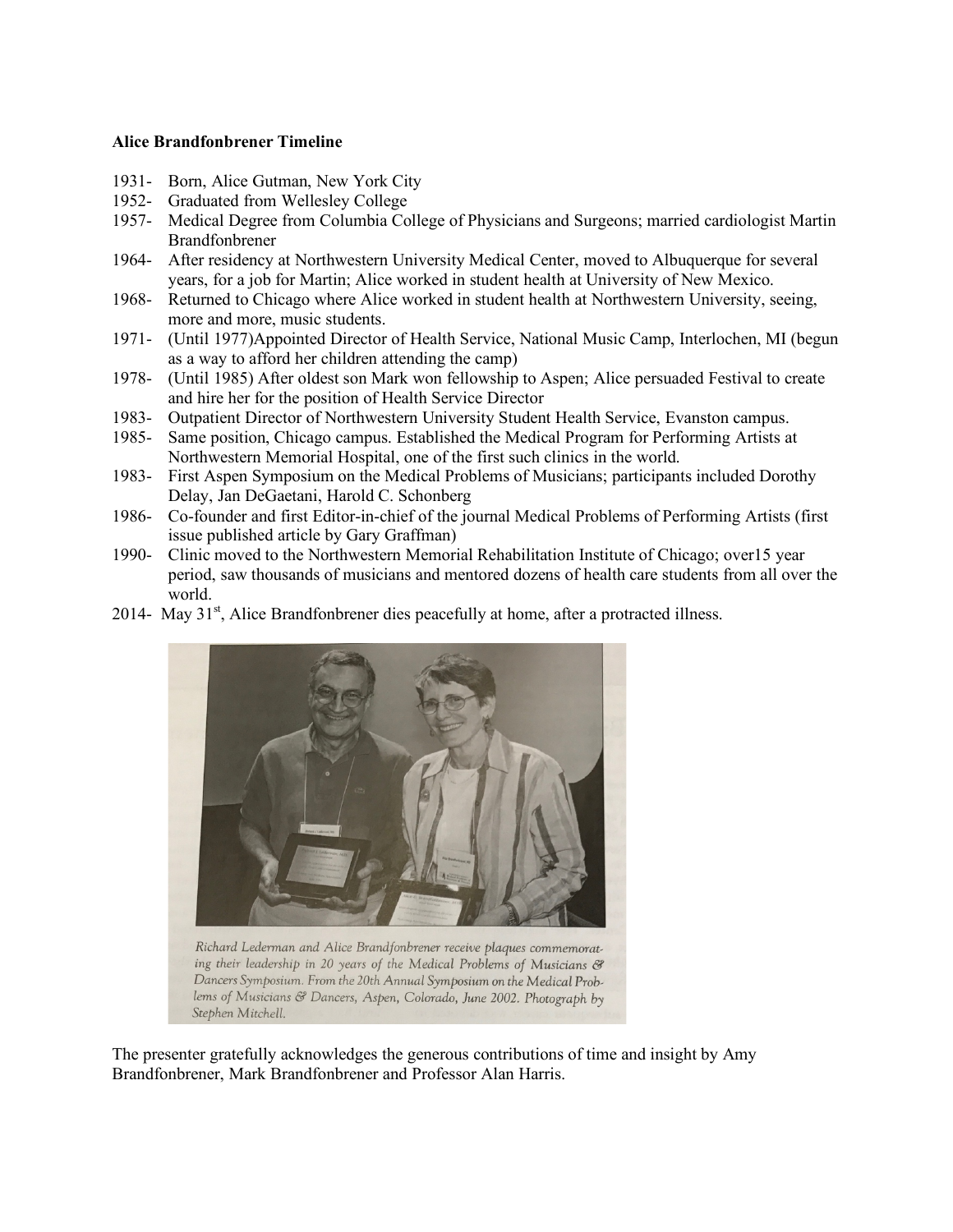Alice G. Brandfonbrener's Warm up and Cool-down Exercises

Warm-up exercises: prior to playing the instrument

The optimum speed of chemical reaction and metabolism is 102–103°F. Evidence suggests that speed, strength and efficiency of contractions are enhanced by a rise in temperature of muscle toward that range. The only efficient way of raising muscle temperature is by work of the muscle itself. 10–15 minutes of active exercise for all upper extremity joints is recommended. Exercises:

- 1. Shoulder flexion: both arms raised overhead then relaxed to sides, 20 reps.
- 2. Shoulder abduction: both arms at sides raise outward and upward overhead. Then relax to sides, 20 reps.
- 3. Shoulder shrugs 20 reps
- 4. Pinch shoulder blades together 20 reps
- 5. Elbow flexion: extend-bend and straighten elbows fully, 20 reps. Shoulder circles: arms at sides, rotate shoulders in circles. 7 reps forward, 7 reps reverse.
- 6. Palms up/palms down-20 reps.
- 7. Wrists up-wrists down-20 reps.
- 8. Bend wrist to little finger side, then thumb side, 20 reps
- 9. Spread fingers-squeeze together, 10 reps
- 10. Bend fingers at PIP joints and DIP joints keeping MP joints straight, as in a hook. 10 reps.

Avoid jerking motions. Perform each exercise smoothly and with moderate speed.

Cool down exercises: following performance/practice

After vigorous activity muscles may tend to cramp or experience fatigue/discomfort.

Stretching muscles their entire length, holding, and then relaxing, helps to alleviate these conditions.

10 to 15 minutes is recommended.

Hold each for a long 5 count.

Exercises:

- 1. Raise arms overhead, five reps.
- 2. Touch opposite shoulder and hold, five reps each arm.
- 3. Bend neck to the right, then to the left; hold each for five count. Five reps.
- 4. Hands behind head, elbows out to the side. Five reps.
- 5. Clasp hands behind hips and roll shoulders forward. Five reps.
- 6. Make a fist and bend wrist downward. Five reps.
- 7. Straighten fingers and straighten the wrist backwards. Five reps
- 8. Fingers spread, then relax. Five reps

## **Resources**

Report of a study on violinist/violist set-up - http://www.violinistinbalance.nl/ Video interview with Alice Brandfonbrener: https://vimeo.com/51237352

Medical Problems of Performing Artists (Official journal of the Performing Arts Medical Association, PAMA) www.artsmed.org

Books

Alcantara, Pedro de. Indirect Procedures: A Musician's Guide to the Alexander Technique. Oxford: Clarendon Press, 1997.